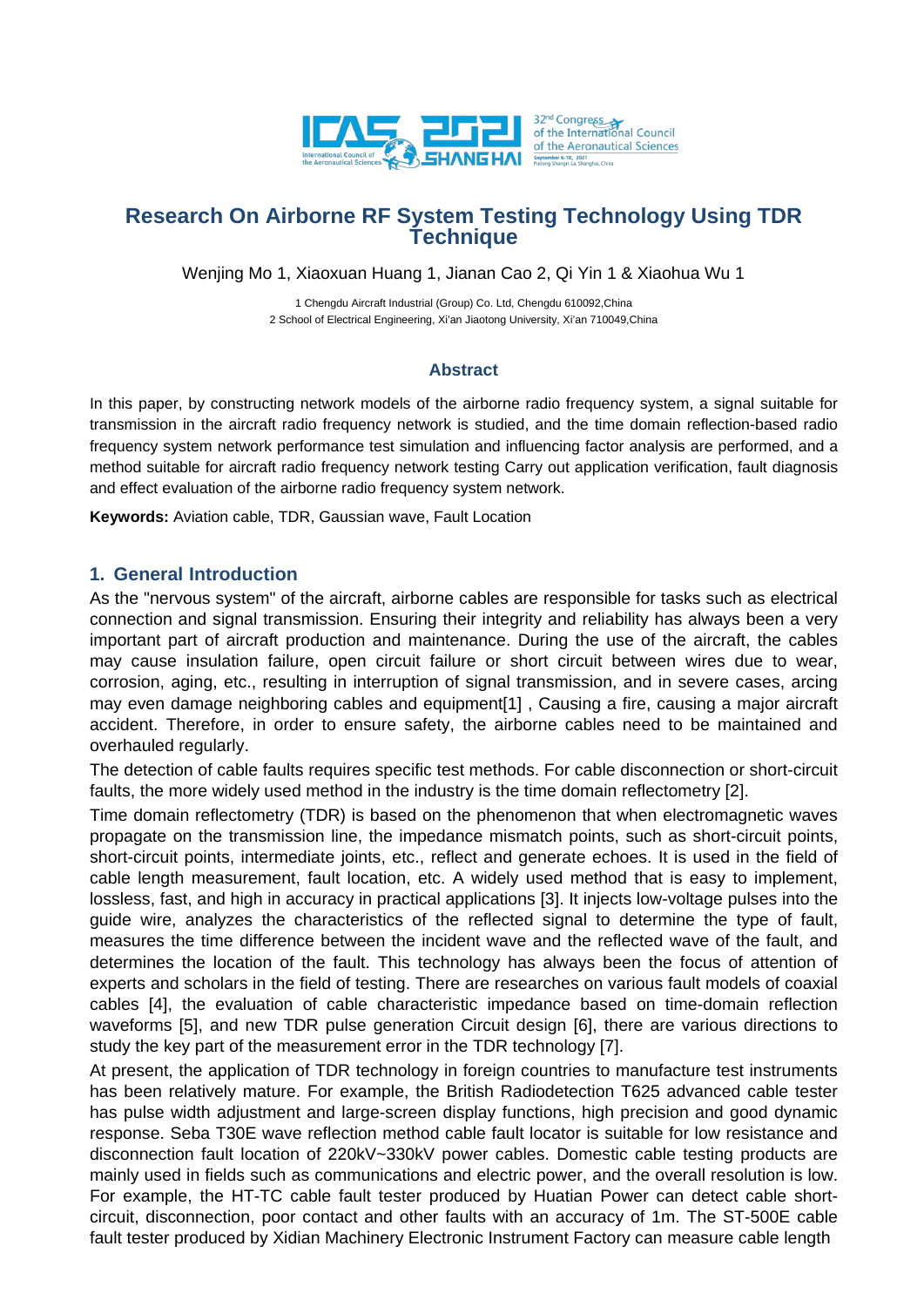and The speed of electromagnetic waves propagating in the cable, but there is a measurement blind zone of 15m [8].

In summary, the current foreign cable fault detection technology is relatively mature, and the detection efficiency of cable short-circuit and open-circuit faults is relatively high, but it is expensive and not suitable for large-scale promotion. However, the domestic cable fault detection technology, especially for aviation cable detection technology, is relatively backward. The design resolution needs to be improved, and there is a blind zone when the cable is short [9], and there is room for improvement.

By consulting the product information, it is found that the existing cable fault detectors using TDR technology mostly choose rectangular pulses or step pulses in the selection of transmitted pulses, but the steep pulse edges contain more high-frequency components, and the echo will be attenuated due to each frequency component. The inconsistency will produce distortion, which will not be conducive to the judgment of the reflection point, and will cause deviations in the measurement results [10]. This paper uses Gaussian waves with gentle rising and falling edges. Both peaks and valleys are easier to identify [11]. At the same time, according to the characteristic that Gaussian pulses are still Gaussian waves after attenuation in the frequency domain, the originality is The spectrum attenuation degree is used to calculate the cut-off frequency of the cable, which realizes the measurement of the transmission bandwidth, and provides a multifaceted reference for the user.

In this paper, a fault model of aeronautical cables is established, and a series of simulations and related experiments with Gaussian waves as incident waves are carried out. The results show that this method has a good effect on the fault judgment and fault location of airborne cables.

### **2. The principle of fault location test based on TDR technology**

### 2.1 TDR technology principle

The time-domain reflection method TDR is used to realize cable measurement (take open circuit fault as an example), and its basic principle is shown in Figure 1 [12]. Suppose the length of the cable to be tested is  $\Delta L$ , an electric pulse is sent out at  $t_1$ , and the timing signal START is started; since the end of the cable is in an open state, when the electric pulse reaches the end, a reflected wave is formed, and then it is transmitted back to form a transmission pulse. The reflection time is recorded as  $t_2$ , and a stop timing signal STOP is issued; by calculating the time difference Δ*t* between  $t_2$  and  $t_1$ , the cable length  $\Delta L$  can be obtained.



Figure 1 – Schematic diagram of TDR fault location principle.

The mathematical expression is

$$
D_L = \frac{1}{2} \frac{c}{\sqrt{e_r}} \times D_t \tag{1}
$$

In the formula (1) , *c* is the speed of light, and *ε*<sup>r</sup> is the relative permittivity of the cable. This value is only related to the insulating material of the cable, generally between 1.5 and 3. It can be seen from this formula that determining the wave velocity of the pulse in the cable is very important for accurately calculating the distance to the fault [13]. When the wave velocity value of the cable is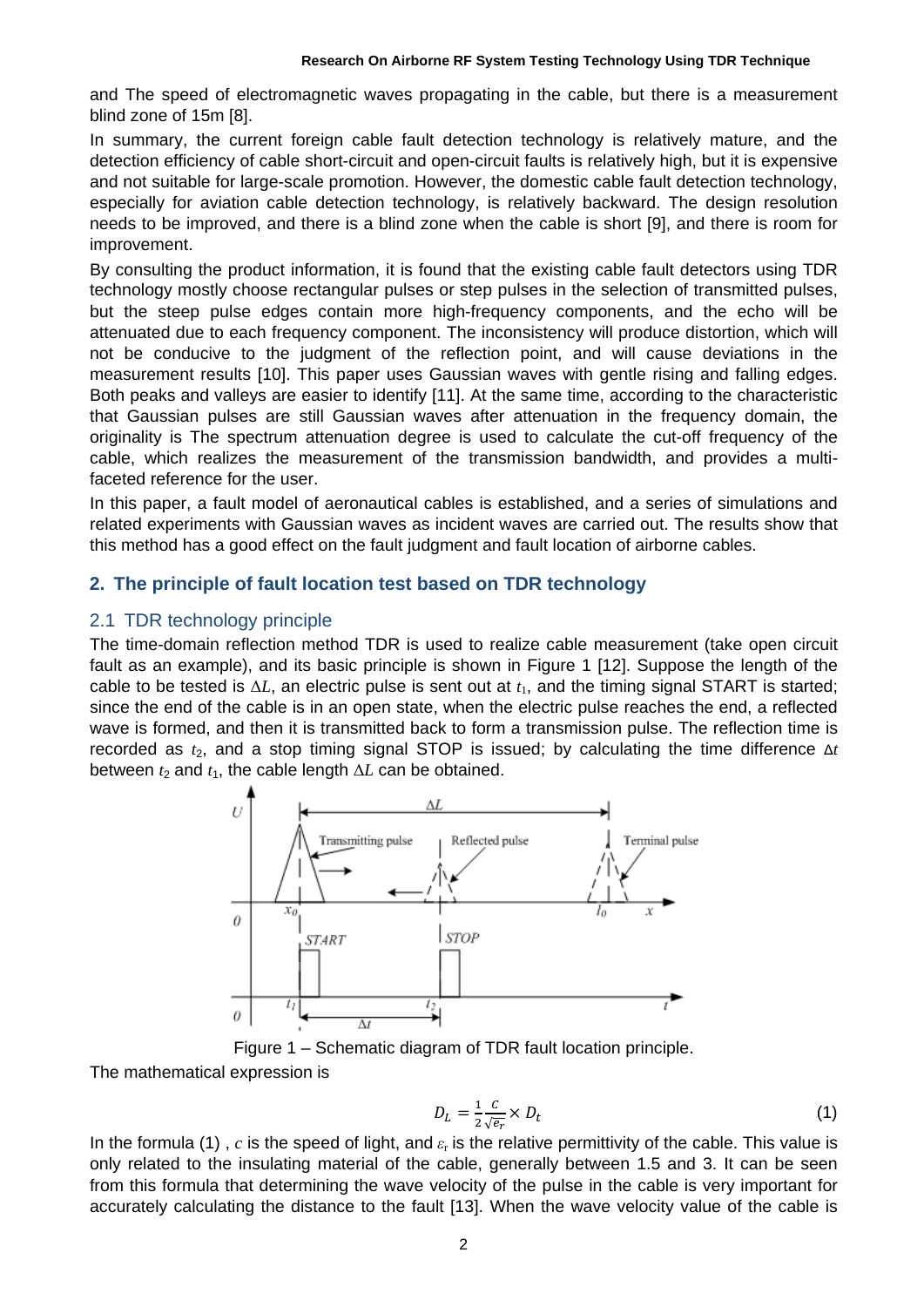not clear, the following method can be used to measure: use a cable made of the same material with a known length, and according to the time between capturing the transmitted pulse and the reflected pulse at the cable end, the cable can be calculated The wave velocity is

$$
v = \frac{2l}{D_t} \tag{2}
$$

Then substitute the wave velocity obtained from the above formula into the formula (1) for general measurement. According to the time difference between the captured START signal and the STOP signal, the distance between the fault point and the test point can be obtained. For example, if there is a waveform as shown in Figure 2, when the wave speed is unknown and the length is known, the interval *D*<sub>t</sub> between the two peaks is used to calculate the wave speed; when the wave speed is known but the length is unknown,  $D<sub>t</sub>$  is used to calculate the length.



Figure 2 –Schematic diagram of incident wave and echo.

In addition, the echo changes from an obvious peak to an obvious trough during a short-circuit fault, and there will be a superposition of multiple peaks and troughs in the case of cable bifurcation or low-resistance faults, which need to be distinguished according to the specific situation [14].

### 2.2 The characteristics of Gaussian waves and the theoretical basis of bandwidth testing

The waveform of the Gaussian wave is like a Gaussian function, and its mathematical expression is

$$
f(x) = \frac{A}{\sqrt{2\pi}\sigma} e^{-\frac{(x-x_0)^2}{2\sigma^2}}
$$
 (3)

Ideally, the Fourier transform results are as follows:

$$
F(\omega) = A \cdot e^{-\frac{1}{2}} \sigma^2 \cdot \omega^2 \tag{4}
$$

As shown in Figure 3, the spectrum waveform is still Gaussian, containing relatively few highfrequency components.





According to the electromagnetic field theory, the wire itself has inductance, and the capacitance between the wire and the wire and between the wire and the ground is called stray capacitance or distributed capacitance. The capacitance and inductance will block the signal and consume the signal energy, if it is serious, it will affect the signal [15]. This effect is directly proportional to the frequency of the alternating current signal. When the frequency is high to a certain level, it is difficult for the signal to remain stable, and the entire circuit will naturally not work properly. For this reason, the concept of "bandwidth" is proposed in electronics, which refers to the frequency range in which the circuit can maintain stable operation.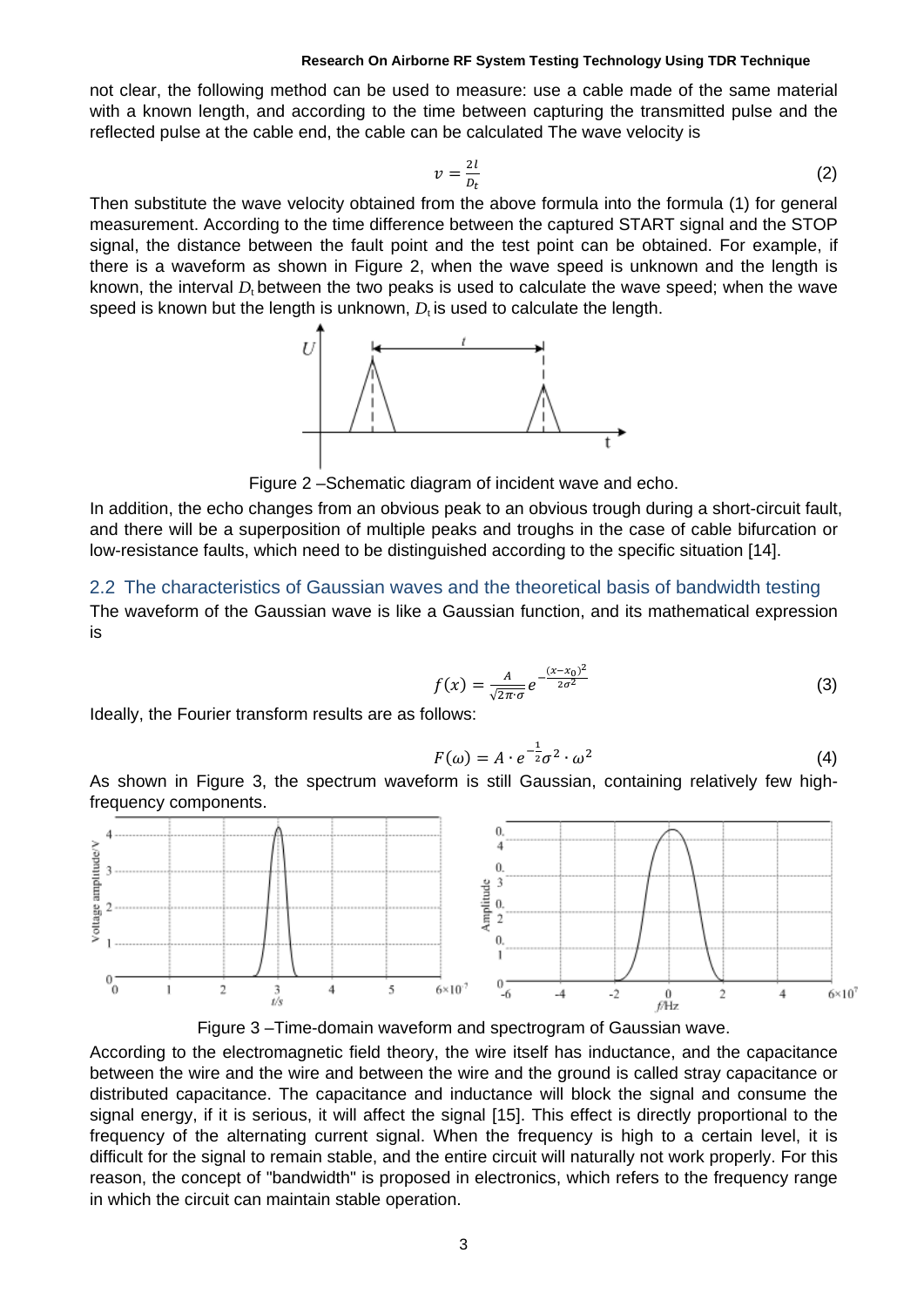

Figure 4 –Transmission line equivalent model.

According to transmission line theory and equations, the transmission of electrical pulse signals through a distance of  $\Delta L = x \cdot x_0$  causes its amplitude to attenuate, and its attenuation function is

$$
H(\omega, x) = e^{-\alpha(\omega)(x - x_0) - j\beta(\omega)(x - x_0)}
$$
(5)

In the formula, *α* is the transmission attenuation coefficient, in dB/m; *β* is the transmission phase shift constant, in *rad/m*. According to the transmission line equivalent model in Figure 4 [16],their calculation expressions are

$$
\alpha = \frac{\sqrt{2}}{2} \sqrt{(R_0 G_0 - \omega^2 L_0 C_0) + \sqrt{(R_0^2 + \omega^2 L_0^2)(G_0^2 + \omega^2 C_0^2)}}
$$
(6)

$$
\beta = \frac{\sqrt{2}}{2} \sqrt{(\omega^2 L_0 C_0 - R_0 G_0) + \sqrt{(R_0^2 + \omega^2 L_0^2)(R_0^2 + \omega^2 C_0^2)}}
$$
(7)

Under the condition that the reflection coefficient is  $l_0$ , and the cable length is  $L$ , the reflected wave is expressed as

$$
f(x) = \frac{A}{\sqrt{2\pi} \cdot \sigma} e^{-\frac{(2l_0 + x_0 - x)^2}{2\sigma^2} - [\alpha(\omega) + j\beta(\omega)](2l_0 + x_0 - x)}
$$
(8)

As the cable length increases, due to the phenomenon of attenuation and dispersion, the attenuation of the Gaussian wave high-frequency components is more serious for the lower frequency components. It is reflected in the formula that the attenuation constant *α* will increase with the increase of the angular frequency, so The reflected waveform no longer fully satisfies the Gaussian wave characteristics, resulting in a reduction in the ideal bandwidth. The reflected timedomain waveform is shifted to the same reference as the transmitted time-domain waveform as shown in Figure 5.



Figure 5 –Comparison of Gaussian wave transmitted waveform and reflected waveform. Through spectrum analysis, we can get

$$
F(\omega) = A \cdot e^{-\frac{1}{2}\delta^2 \cdot \omega^2 - \alpha(2l_0 + x_0 - x)}
$$
(9)

Obviously, when both the maximum amplitude point and the center of the spectrum appear at  $x=x_0$ , For ease of presentation, set

$$
l = 2l_0 + x_0 - x \tag{10}
$$

Under high frequency conditions, the attenuation constant  $\alpha$  is proportional to the angular frequency *α=k*·*ω*, so after the waveform has passed the length *l,* consider the attenuation -3dB condition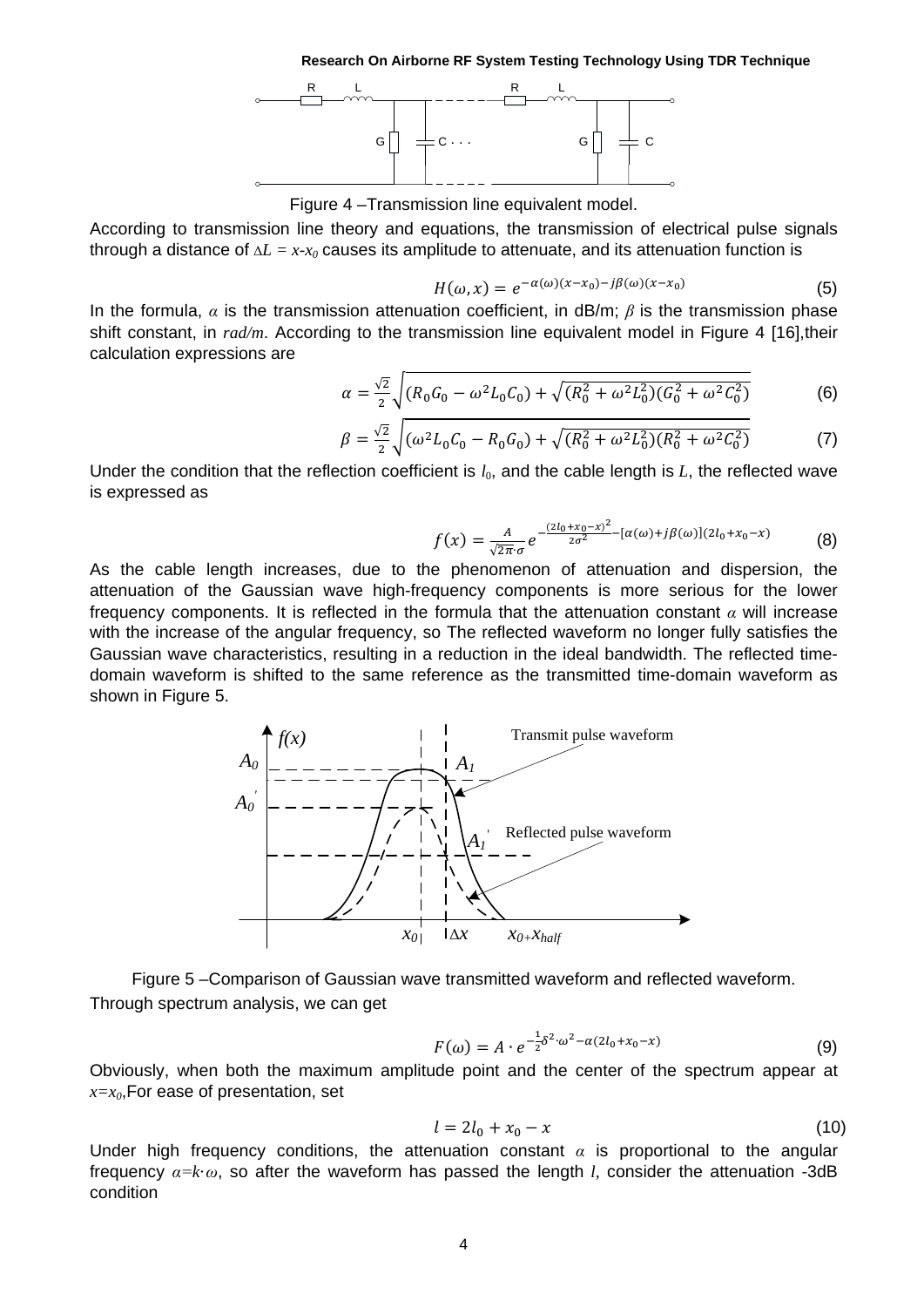$$
e^{-\frac{1}{2}\sigma^2 \cdot \omega^2 - k\omega l} = \frac{\sqrt{2}}{2} \tag{11}
$$

So the expression for the attenuation -3dB bandwidth is

$$
BW(l) = \frac{-kl + \sqrt{k^2 l^2 + \sigma^2 ln (2)}}{2\pi\sigma^2}
$$
 (12)

According to experience, if  $k=1.273\times10^5$  [17], because the relationship between the half pulse width  $x<sub>half</sub>$  and  $\sigma$  of the Gaussian wave is

$$
x_{hair} = \sqrt{2ln\sqrt{2}}
$$
 (13)

According to equations (12) and (13), the -3dB bandwidth changes of pulses propagating in different cable lengths are shown in Figure 6.



Figure 6 –Variation of -3dB bandwidth of Gaussian wave with different pulse width with propagation length.

It can be seen from the figure that the higher the signal frequency, the faster the signal bandwidth attenuates as the propagation length increases. At the same time, it can be known that when the cable length reaches 100m, the bandwidth drops below 1MHz; when the length is 1km, the bandwidth drops below 100kHz.

#### **3. Modeling and simulation**

In order to verify the rationality of the design, the following model is established using the Simulink simulation platform, and the relevant parameters are set.



Figure 7 – Simulink simulation circuit diagram.

According to the Simulink simulation circuit shown in Figure 7, the waveforms collected at the initial end of the cable are: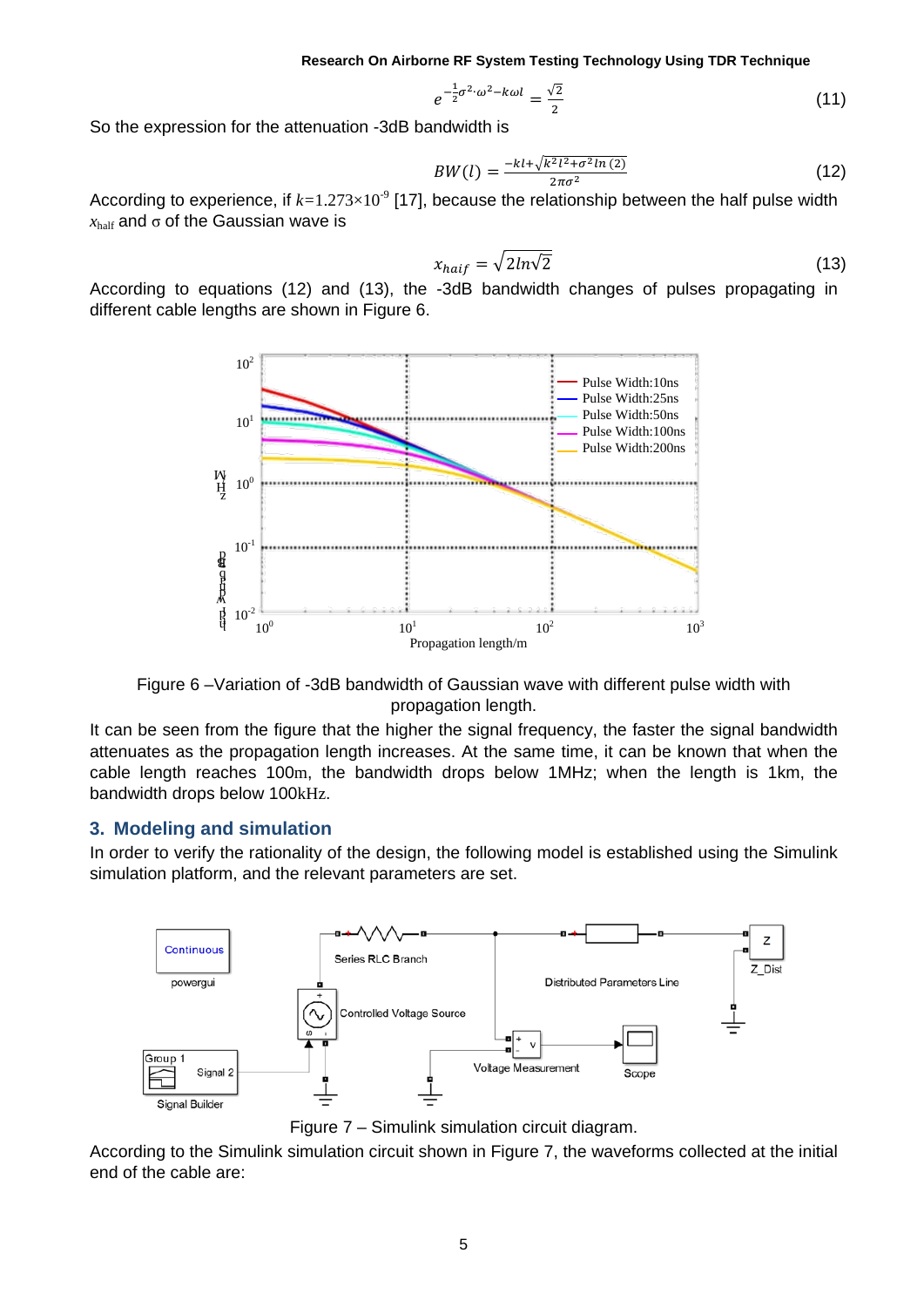

Figure 8 – Simulation waveform.

According to the set RLC and length parameters, in this model, the wave speed is 240μs/m, and an open-circuit fault occurs at 20m. According to the measurement results shown in the figure,  $D_t$ =167.6ns, get the distance of fault point  $D_l = 20.11$ m, the error is 0.6%, in line with expectations. Then the initial waveform and echo are decomposed by FFT, and their time-domain variation and spectrum are as follows:



Figure 9 – Time domain and frequency domain images of the transmitted wave and echo of the simulation model.

The simulation results show that the ratio of amplitude attenuation and spectrum attenuation of echo increases from the center to both sides. It is proved that in general, the attenuation constant *α* does increase with the increase of frequency, and the echo attenuation is consistent with figure 5.

# **4. Testing and verification**

Based on the design idea of the model, a Gaussian pulse generation circuit with adjustable amplitude is built. The overall framework of the hardware part is shown in figure 10. The pulse generator excites the cable to generate echo, and the computer processes the oscilloscope waveform in real time through the set recognition algorithm.



Before filtering by oscilloscope, the generated excitation pulse is fitted with the standard Gaussian pulse function, as shown in Figure 11. For the fitting results, the RMSE value is 0.1885 and R<sub>-square</sub> is 0.9784, so the oscilloscope filtering can be regarded as Gaussian wave.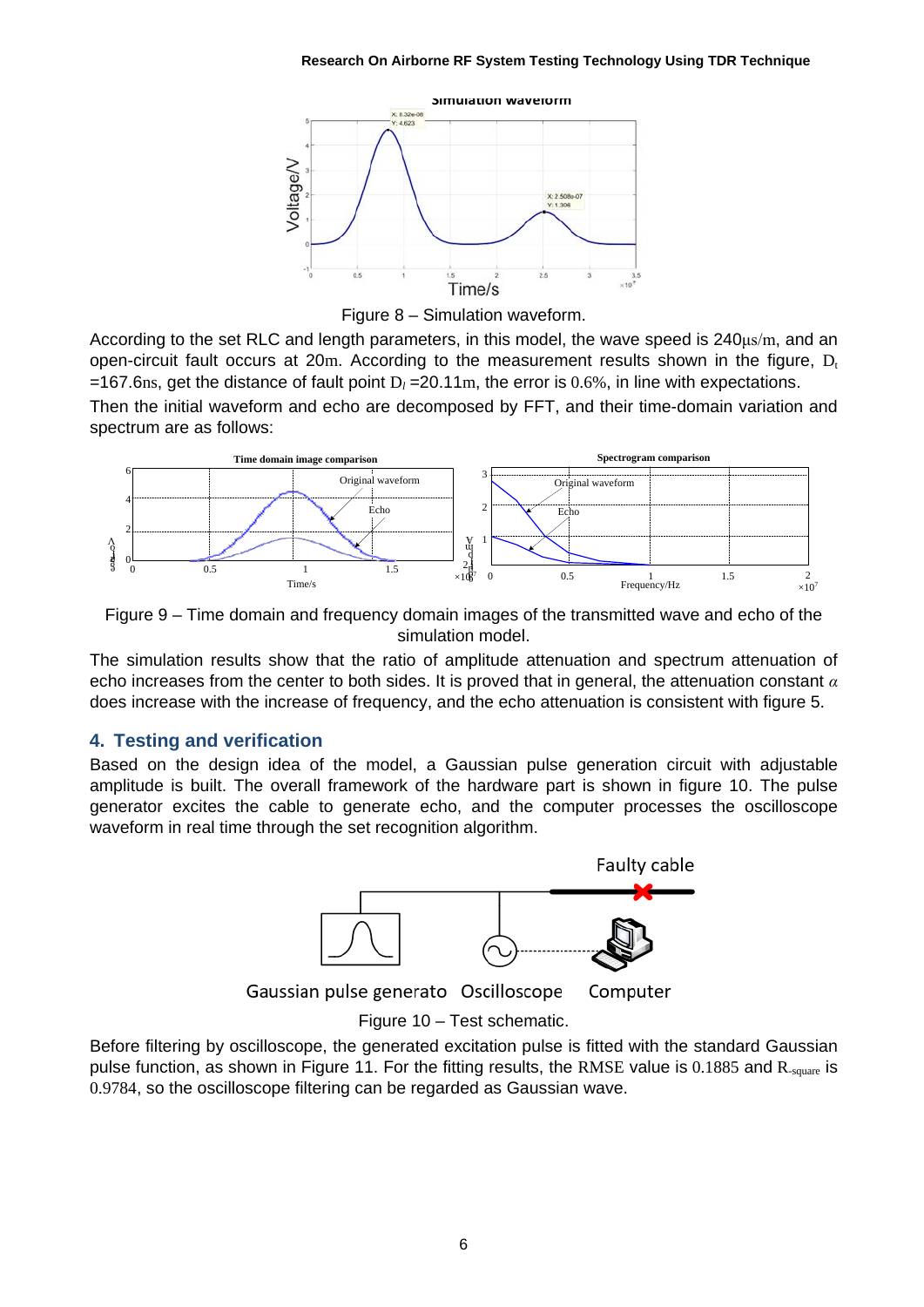

Figure 11 – Fitting of incident wave and Gaussian wave generated by circuit.

In the actual test, the shielded cable with the same specification as the aviation cable used in production and the length of  $5 \sim 50$ m is adopted.

Finally, it is found that the same length of cable (the wave velocity of the actual cable is 254m/us is very stable after five tests. After averaging the five groups of results, the following results are obtained, and the relative error is controlled within 2%.

| line<br>Actual<br>length(m) | Time<br>interval(ns) | Measuring<br>line<br>length (m) | Absolute<br>error(m) | Relative<br>error |
|-----------------------------|----------------------|---------------------------------|----------------------|-------------------|
| $\mathfrak{S}$              | 40.0                 | 5.08                            | 0.08                 | 1.6%              |
| $10\,$                      | 79.5                 | 10.10                           | 0.10                 | 1.0%              |
| 15                          | 119.0                | 15.11                           | 0.11                 | 0.8%              |
| 20                          | 157.0                | 19.94                           | 0.06                 | 0.3%              |
| 25                          | 196.5                | 24.96                           | 0.04                 | 0.2%              |
| 30                          | 234.0                | 29.72                           | 0.28                 | 0.9%              |
| 35                          | 275.0                | 34.93                           | 0.08                 | 0.2%              |
| 40                          | 314.6                | 39.95                           | 0.05                 | 0.1%              |
| 45                          | 353.5                | 44.89                           | 0.11                 | 0.2%              |
| 50                          | 393.5                | 49.97                           | 0.03                 | 0.1%              |

Table 1 – Experimental results of fault location for different line lengths.

Then, the following steps are used to realize the detection of cable bandwidth characteristics:

- Use high-speed data acquisition and record the voltage data of the emission waveform to form *•* a data column  $V_0$ , and find the peak voltage  $A_0$  by comparing;
- Use high-speed data acquisition and record the reflected voltage data to form a data column  $V_0$ , and find out its waveform peak voltage  $A_0$ ;
- Calculate the scale factor  $K = A_0/A_1$ , and multiply all the reflected voltage data by a multiple of *K* to form a data column  $V_0^{\;\;\cdot};$
- *•* Calculate the amplitude difference ratio γ=*(V*0*-V*0*'')/V*0, when γ>29.3% (attenuation 3dB) appears for the first time, corresponding to the time domain  $D_x$  and  $D_t$ ;
- *•* From the similarity of the time domain waveform and the frequency domain waveform, according to the position of the sampling point in the entire time domain  $D_t = N_x T_s$ , the cutoff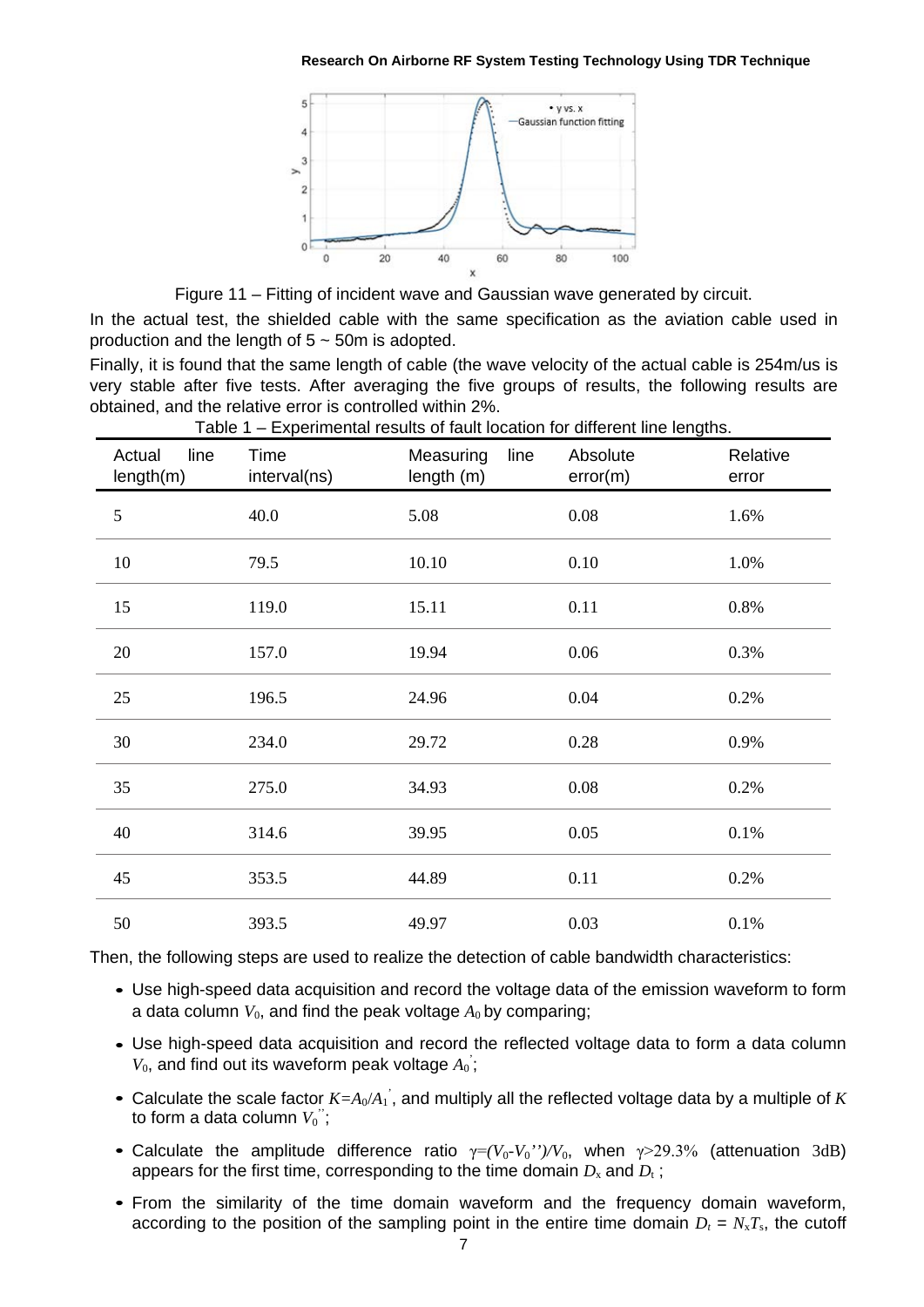frequency of the wire  $f_c = f_s/2\pi N_s$ .

In the actual test, a certain length of cable is used, with the following waveforms



Figure 12 – Experimental results of bandwidth characteristics.

Taking Figure 12 corresponding to a length of 10m as an example, the amplitude attenuation of the echo at 61.2ns is 3dB more than that of the ideal attenuation waveform. This point is the *N*=30 sampling point from the peak at the sampling frequency of  $f_s = 2.5 \text{GHz}$ , so it is converted into the frequency  $f_c = 13.26$ MHz.

Similarly, it is important to analyze the echo waveforms with different line lengths: Table 2 – Bandwidth test results of different line lengths

| Line<br>length(m) | Sampling<br>frequency(GHz) | Amplitude attenuation<br>point location | Cut-off frequency(MHz) |
|-------------------|----------------------------|-----------------------------------------|------------------------|
| 5                 | 2.5                        | 31                                      | 12.84                  |
| 10                | 2.5                        | 30                                      | 13.26                  |
| 15                | 2.5                        | 32                                      | 12.43                  |
| 20                | 2.5                        | 33                                      | 12.06                  |
| 25                | 2.5                        | 32                                      | 12.43                  |
| 30                | 2.5                        | 31                                      | 12.84                  |
| 35                | 2.5                        | 29                                      | 13.72                  |
| 40                | 2.5                        | 28                                      | 14.21                  |
| 45                | 2.5                        | 30                                      | 13.26                  |
| 50                | 2.5                        | 29                                      | 13.72                  |

That is, the bandwidth of this kind of cable is about 13MHz, which is in line with general technical standards.

# **5. Conclusion**

Through theoretical analysis, simulation modeling and actual testing, this paper expounds the application of TDR technology with low-voltage Gaussian pulse as excitation source in the automated test of aviation cables, which has the advantages of simplicity, accuracy and stability.

The subsequent series of experimental results are in line with expectations, and the overall error location of the fault is less than 2%, which proves that this method is indeed an effective aviation cable fault detection method. While realizing the fault location, using the characteristics of the Gaussian wave, the frequency domain is transformed into the time domain, which provides a new idea for bandwidth testing and is innovative.

### **References**

- [1] Yongxing, W., et al. Simulation of arcing fault in aircraft wiring system. 2011: IEEE.
- [2] Schmidt, M., Practical testing of aircraft wiring and insulation faults. 2002.
- [3] Zhang, J.G., et al., Wiring fault detection with Boolean-chaos time-domain reflectometry. Nonlinear